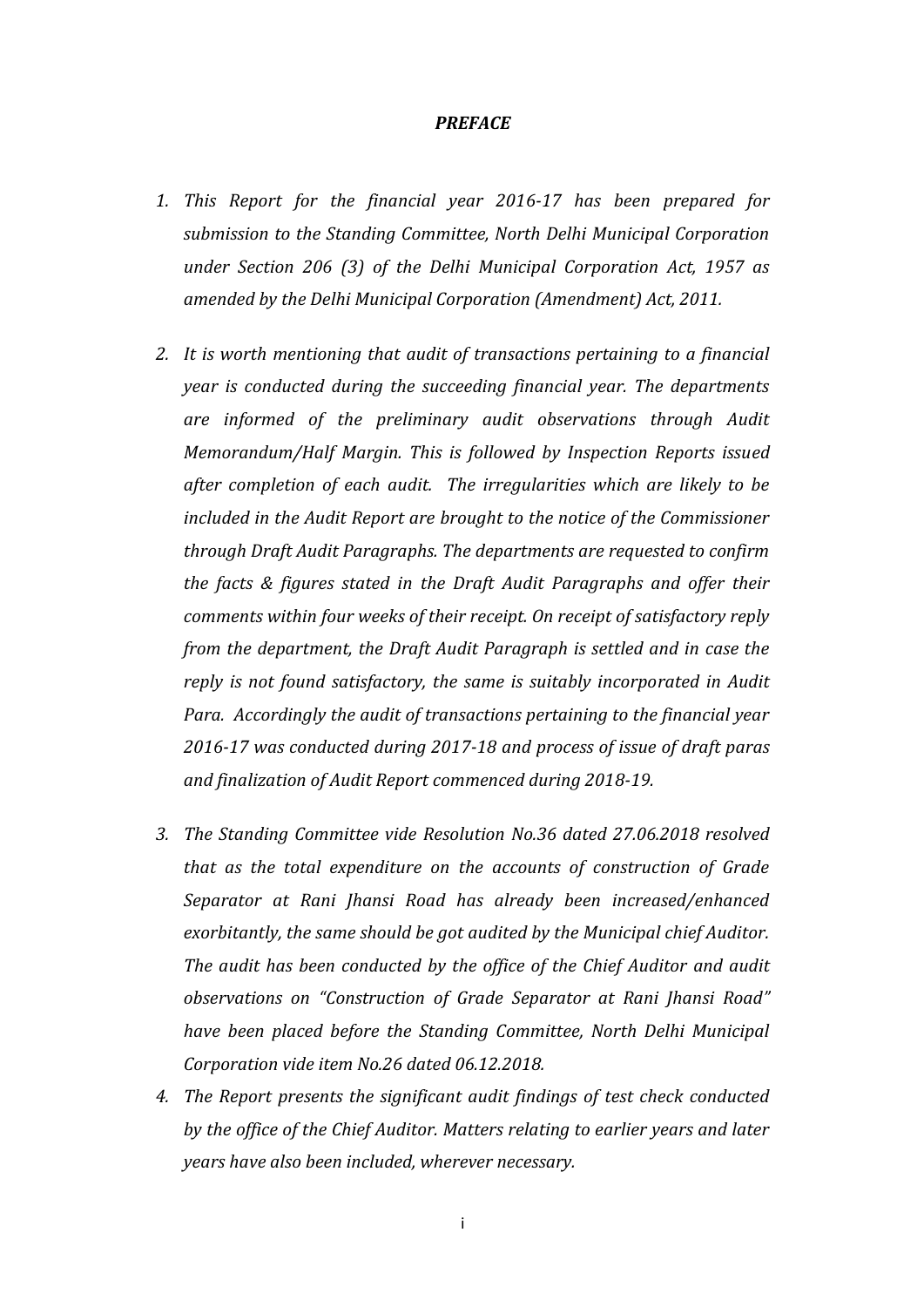- *5. Chapter 1 of this Report indicates an overview of North Delhi Municipal Corporation.*
- *6. Chapter 2 of this Report indicates status of accounts & finance of North Delhi Municipal Corporation.*
- *7. Chapters 3 to 14 of this Report contain introduction of each chapter and audit observations on matters arising from the audit of the financial transactions relating to Property tax, Advertisement, Engineering, Building, Department of Environment Management Services, Health & Medical, Horticulture, Remunerative Project Cell & Accounts .*
- *8. The total money value of this Report containing 39 audit paragraphs is Rs. 3299.48 Crore. Major cases include "Non-reconciliation of funds released by pension cell for disbursement to pensioners of MCD/NDMC (Rs.2338.71 Crore)", "Non-refund/diversion of fund from Escrow account (Rs.700.93 crore)", "Outstanding arrears of property tax (Rs.192.24 Crore)", "Outstanding dues of Licence Fee (Rs.15.26 crore)", "Wasteful expenditure on construction of school building (Rs.38.08 lakh)", "Non-recovery of Permission Fee in respect of Temporary Structure for Cellular Mobile Phone Services (Rs.15.21 crore)", "Loss of revenue due to non/short deposit of one time car parking charges (Rs.1.80 crore)", "Non-reimbursement of Salary/Wages of swatchhta karamcharies working in J.J. clusters from the Delhi Urban Shelter Improvement Board (Rs.16.16 crore)" and "Outstanding arrears of Ground Rent (Rs.1.00 crore)".*
- *9. The Annual Audit Report for the year 2016-17 has been prepared on the basis of records/ information furnished and made available by the auditee units. The office of the Chief Auditor disclaims any responsibility for any mis-information or non-information on the part of the departments.*

*(VINITA MISHRA) Chief Auditor North Delhi Municipal Corporation*

*Dated:*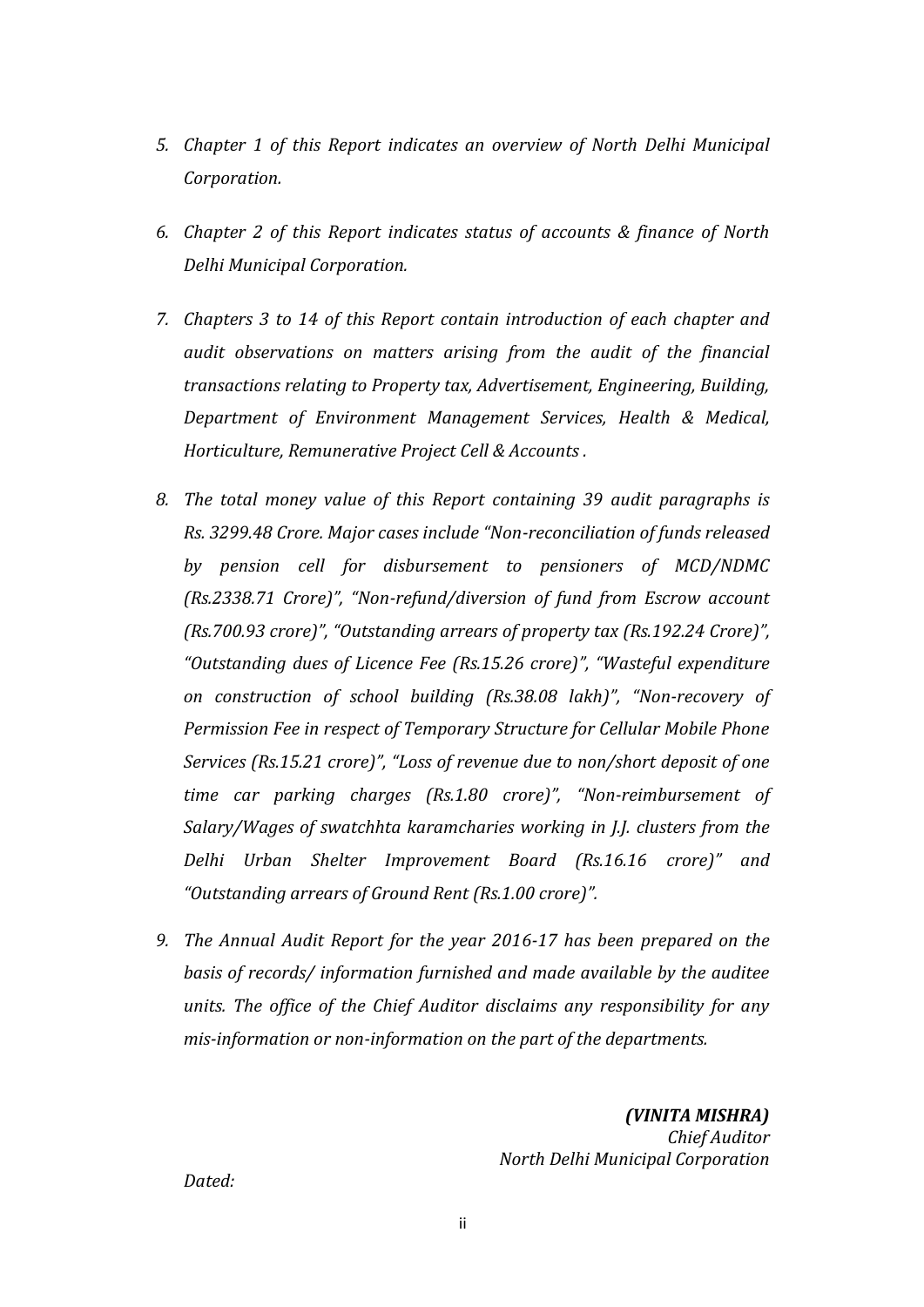# **CONTENTS**

|                                     |                                                                                                          | <b>Financial</b><br>implications | Page<br>No.  |
|-------------------------------------|----------------------------------------------------------------------------------------------------------|----------------------------------|--------------|
| <b>OVERVIEW</b><br><b>CHAPTER-1</b> |                                                                                                          |                                  | $i-ix$       |
| 1.1                                 | An overview of North Delhi<br><b>Municipal Corporation</b>                                               |                                  | $\mathbf{1}$ |
| 1.6(D)                              | Outstanding Audit Reports,<br><b>Inspection Reports and Audit</b><br>Objections.                         |                                  | 14           |
| 1.7                                 | Recoveries at the instance of<br>Audit                                                                   | 2.00 Cr.                         | 16           |
| <b>CHAPTER-2</b>                    | <b>ACCOUNTS &amp; FINANCE</b>                                                                            |                                  | 17           |
| 2.8                                 | Non-reconciliation of funds<br>released by pension cell for<br>disbursement to pensioners<br>of MCD/NDMC | 2338.71 Cr.                      | 31           |
| 2.9                                 | Non-refund /diversion of<br>fund from Escrow account                                                     | 700.93 Cr.                       | 33           |
| <b>CHAPTER-3</b>                    | <b>PROPERTY TAX</b>                                                                                      |                                  |              |
| 3.1.1                               | Introduction                                                                                             |                                  | 35           |
| 3.2                                 | Outstanding<br>of<br>arrears<br>property tax                                                             | 192.24 Cr.                       | 43           |
| 3.3                                 | Non-recovery of dues against<br>dishonoured cheques                                                      | 2.17 Cr.                         | 45           |
| 3.4                                 | Non-deposit/non-recovery of<br>Service Charges.                                                          | 82.18 lakh                       | 47           |
| 3.5                                 | deposit of Service<br>Short<br>Charges (Property Tax)                                                    | 58.47 lakh                       | 49           |
| 3.6                                 | Non-deposit<br>of<br>Service<br>Charges                                                                  | 26.76 lakh                       | 50           |
| 3.7                                 | Loss of revenue due to wrong<br>application of Unit Area Value<br>and rate of property tax               | 21.56 lakh                       | 52           |
| 3.8                                 | Short-deposit of property tax<br>by taking less covered area                                             | 19.95 lakh                       | 55           |
| 3.9                                 | Non deposit of vacant land<br>tax                                                                        | 7.77 lakh                        | 57           |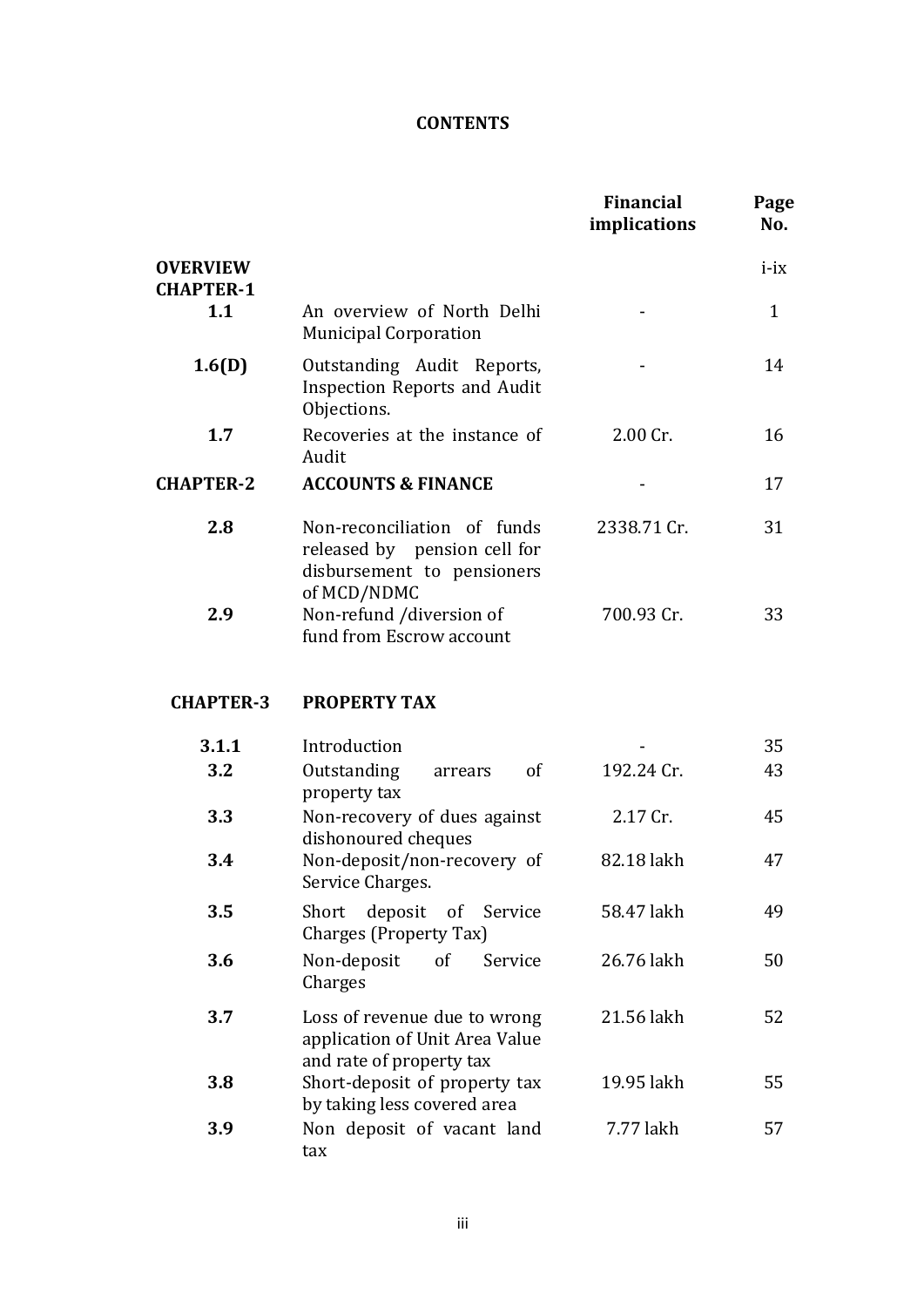# **CHAPTER-4 ADVERTISEMENT**

| 4.1.1 | Introduction                                                                                      | -          | 59 |
|-------|---------------------------------------------------------------------------------------------------|------------|----|
| 4.2   | Outstanding dues of Licence<br>Fee:                                                               | 15.26 Cr.  | 62 |
| 4.3   | Loss due to delay<br>in<br>finalization of contracts for<br>advertisement on waterless<br>urinals | 29.48 lakh | 64 |

# **CHAPTER-5 ENGINEERING**

| 5.1.1            | Introduction                                                                                                 |            | 66 |
|------------------|--------------------------------------------------------------------------------------------------------------|------------|----|
| 5.2              | Payment of Ready<br>Mix<br>Concrete without pre-printed<br>delivery tickets/challans                         | 7.08 Cr.   | 73 |
| 5.3              | Wasteful expenditure<br>on<br>$\sigma$ f<br>school<br>construction<br>building                               | 38.08 lakh | 75 |
| 5.4              | Doubtful execution of works                                                                                  | 35.77 lakh | 78 |
| 5.5              | Doubtful execution of works                                                                                  | 12.52 lakh | 80 |
| 5.6              | Doubtful execution of works                                                                                  | 10.10 lakh | 82 |
| 5.7              | Unjustified expenditure due<br>to utilization of more than<br>one year old cement                            | 8.93 lakh  | 84 |
| <b>CHAPTER-6</b> | <b>BUILDING</b>                                                                                              |            |    |
|                  |                                                                                                              |            |    |
| 6.1.1            | Introduction                                                                                                 |            | 86 |
| 6.2              | Undue benefit to property<br>owners/builders due to no<br>action of demolition/sealing<br>unauthorized<br>on |            | 91 |
| 6.3              | constructions<br>Non-recovery of permission<br>fee in respect of Temporary<br>Structure for Cellular Mobile  | 15.21 Cr.  | 93 |
| 6.4              | <b>Phone Services</b><br>Loss of revenue due<br>to<br>non/short deposit of one time<br>car parking charges   | 1.80 Cr.   | 95 |

charges **6.6** Loss of revenue due to 86.12 lakh 98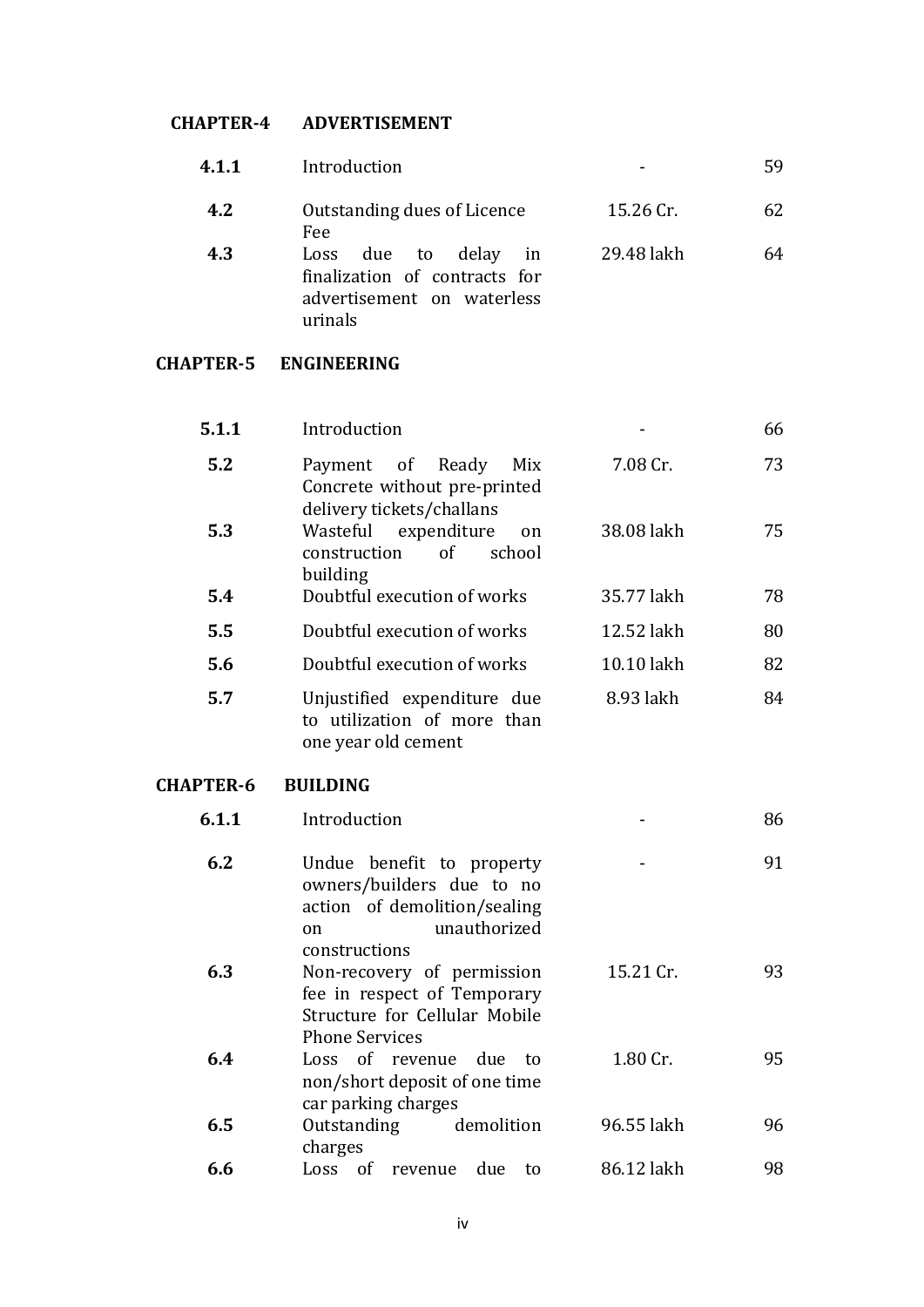| 6.7              | non/short deposit of one time<br>car parking charges<br>Short<br>recovery<br><sub>of</sub><br>regularization charges and<br>short deposit of conversion | 33.47 lakh | 99  |
|------------------|---------------------------------------------------------------------------------------------------------------------------------------------------------|------------|-----|
| 6.8              | charges<br>Short deposit of conversion<br>charges and one time car<br>parking charges due to wrong                                                      | 15.50 lakh | 101 |
| 6.9              | application of category<br>Loss of revenue due<br>to<br>non/short deposit of one time                                                                   | 12.69 lakh | 103 |
| 6.10             | car parking charges<br>Non-recovery of dues against<br>dishonoured cheques                                                                              | 6.45 lakh  | 104 |
| <b>CHAPTER-7</b> | <b>DEPARTMENT</b><br><b>OF</b><br><b>ENVIRONMENT</b><br><b>MANAGEMENT SERVICES</b>                                                                      |            |     |
| 7.1.1            | Introduction                                                                                                                                            |            | 106 |
| 7.2              | Non-reimbursement<br>of<br>Salary/wages of Swachhta<br>karamcharies working in JJ<br>clusters from the Delhi Urban                                      | 16.16 Cr.  | 113 |
| 7.3              | <b>Shelter Improvement Board</b><br>Outstanding dues of dumping<br>charges                                                                              | 49.84 lakh | 115 |
| <b>CHAPTER-8</b> | <b>HEALTH &amp; MEDICAL</b>                                                                                                                             |            |     |
| 8.1.1            | Introduction                                                                                                                                            |            | 116 |
| 8.2              | Outstanding<br>reservation<br>charges of T.B. patients                                                                                                  | 94.95 lakh | 125 |
| 8.3              | Non-reimbursement of Pay &<br>Allowances from SDMC &<br><b>EDMC</b>                                                                                     | 66.00 lakh | 126 |
| 8.4              | Irregular expenditure due to<br>award of work to rejected<br>bidder at higher rates                                                                     | 9.37 lakh  | 128 |
| 8.5              | Irregular payment of Service<br>Tax                                                                                                                     | 7.79 lakh  | 131 |
| 8.6              | Irregular payment of House<br><b>Rent Allowance</b>                                                                                                     | 5.42 lakh  | 133 |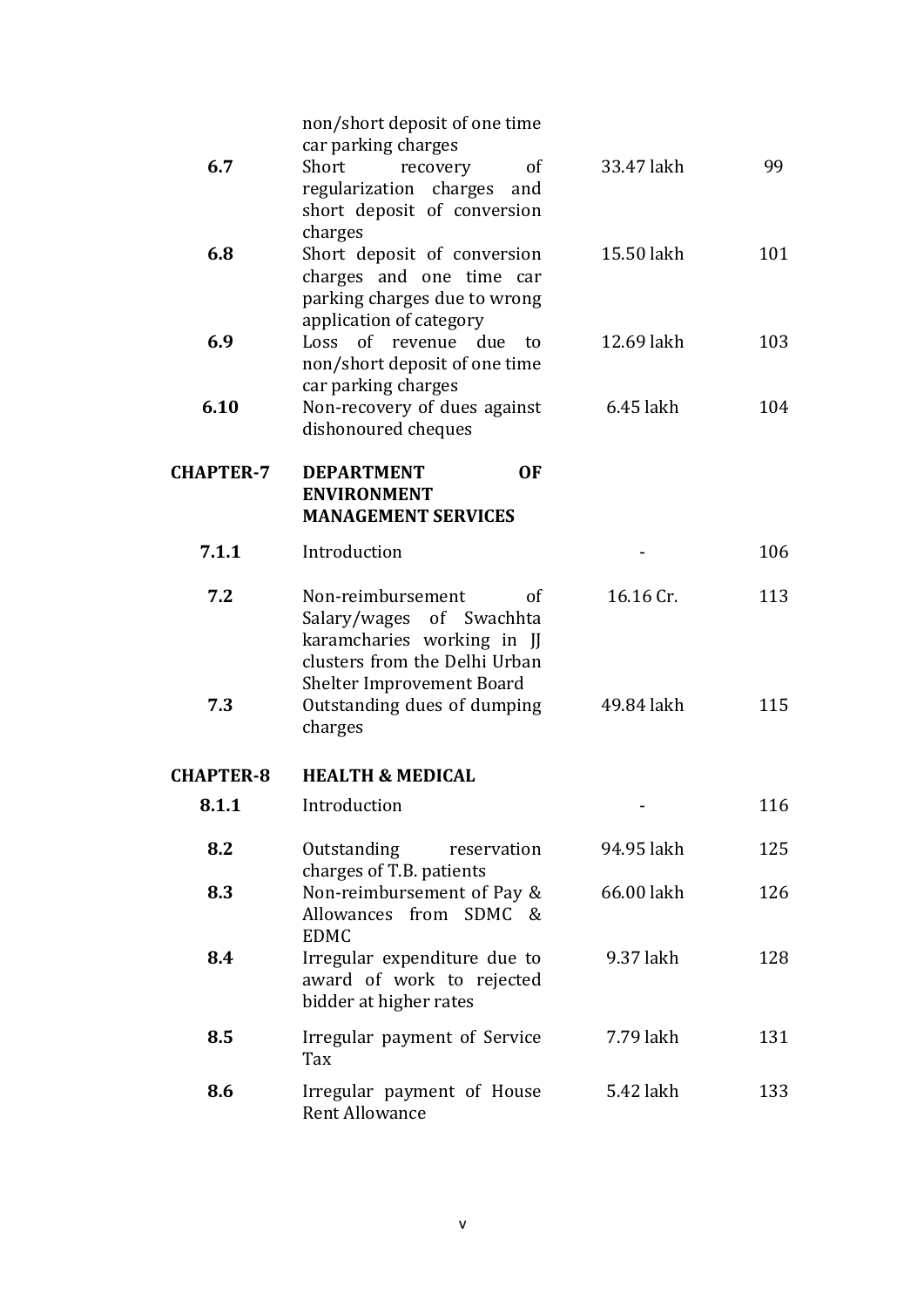| 8.7               | establishment,<br>Eating<br>boarding/lodging<br>establishment etc. running<br>without licence. |            | 134 |
|-------------------|------------------------------------------------------------------------------------------------|------------|-----|
| <b>CHAPTER-9</b>  | <b>HORTICULTURE</b>                                                                            |            |     |
| 9.1.1             | Introduction                                                                                   |            | 135 |
| 9.2               | Irregular expenditure due to<br>splitting up of purchases                                      | 12.90 lakh | 139 |
| <b>CHAPTER-10</b> | <b>REMUNERATIVE PROJECT</b><br><b>CELL</b>                                                     |            |     |
| 10.1.1            | Introduction                                                                                   |            | 141 |
| 10.2              | Outstanding<br>of<br>arrears<br><b>Ground Rent</b>                                             | 1.00 Cr.   | 145 |
| 10.3              | Loss of revenue due to non-<br>allotment of dormitory and<br>non-recovery of ground rent       | 31.71 lakh | 147 |
| 10.4              | Non-recovery of interest from<br>M/s Indian Oil Corporation<br>Ltd. (Petrol Pump)              | 11.49 lakh | 150 |
| <b>CHAPTER-11</b> | <b>EDUCATION</b>                                                                               |            |     |
| 11.1.1            | Introduction                                                                                   |            | 152 |
| <b>CHAPTER-12</b> | <b>LICENSING</b>                                                                               |            |     |
| 12.1.1            | Introduction                                                                                   |            | 159 |
| <b>CHAPTER-13</b> | <b>COMMUNITY SERVICES</b>                                                                      |            |     |
| 13.1.1            | Introduction                                                                                   |            | 163 |
| <b>CHAPTER-14</b> | <b>LAND &amp; ESTATE</b>                                                                       |            |     |
| 14.1.1            | Introduction                                                                                   |            | 169 |
|                   | <b>ANNEXURES</b>                                                                               |            |     |
|                   | <b>ANNEXURE A</b>                                                                              |            | 175 |
|                   | <b>ANNEXURE B</b>                                                                              |            | 177 |
|                   | <b>ANNEXURE C</b>                                                                              |            | 180 |
|                   | <b>ANNEXURE D</b>                                                                              |            | 182 |
|                   | <b>ANNEXURE E</b>                                                                              |            | 184 |
|                   | <b>ANNEXURE F</b>                                                                              |            | 185 |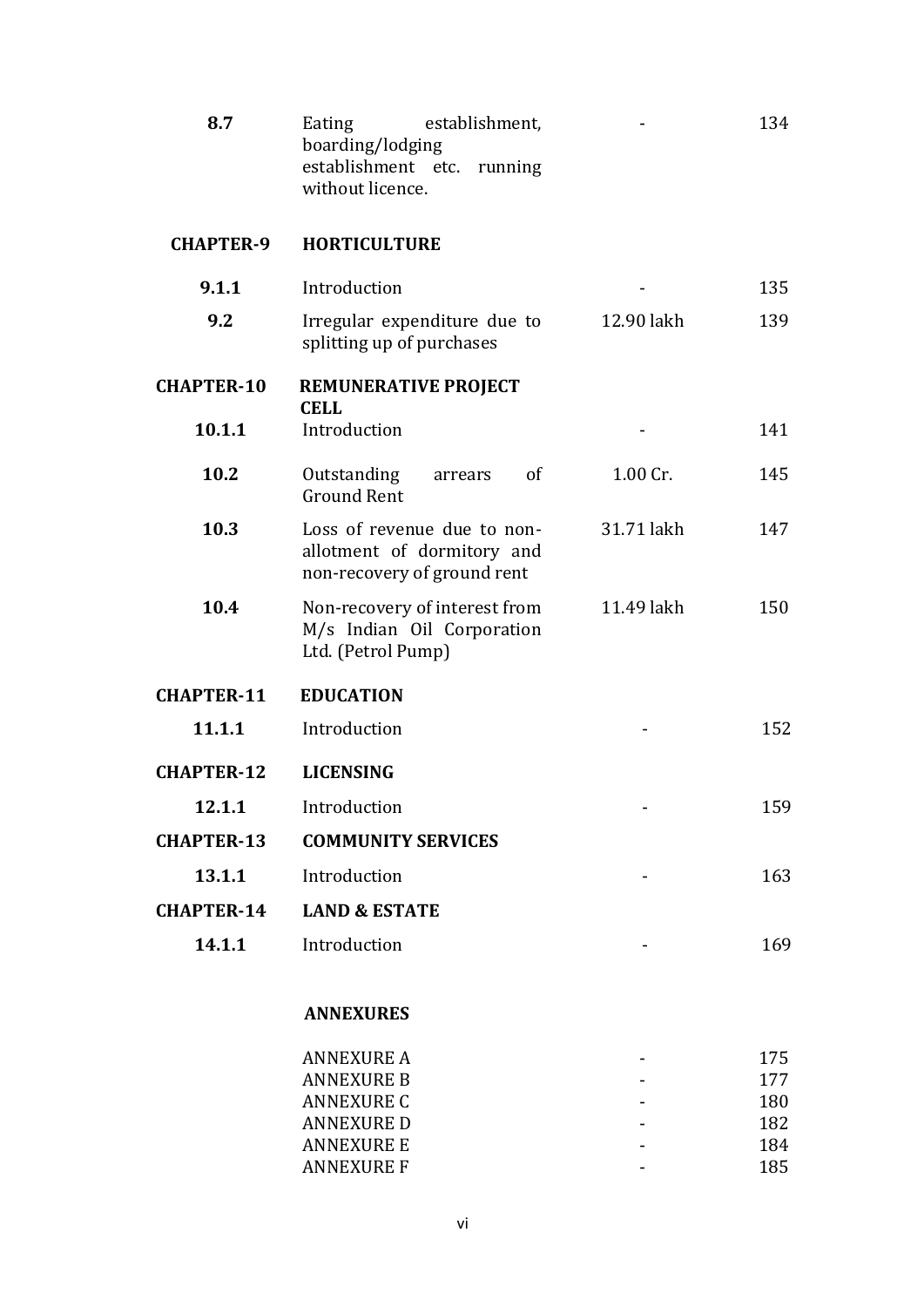| <b>ANNEXURE G</b> | 187 |
|-------------------|-----|
| <b>ANNEXURE H</b> | 188 |
| <b>ANNEXURE I</b> | 191 |
| <b>ANNEXURE J</b> | 193 |
| <b>ANNEXURE K</b> | 195 |
| <b>ANNEXURE L</b> | 196 |
| <b>ANNEXURE M</b> | 197 |
| <b>ANNEXURE N</b> | 199 |
| <b>ANNEXURE O</b> | 201 |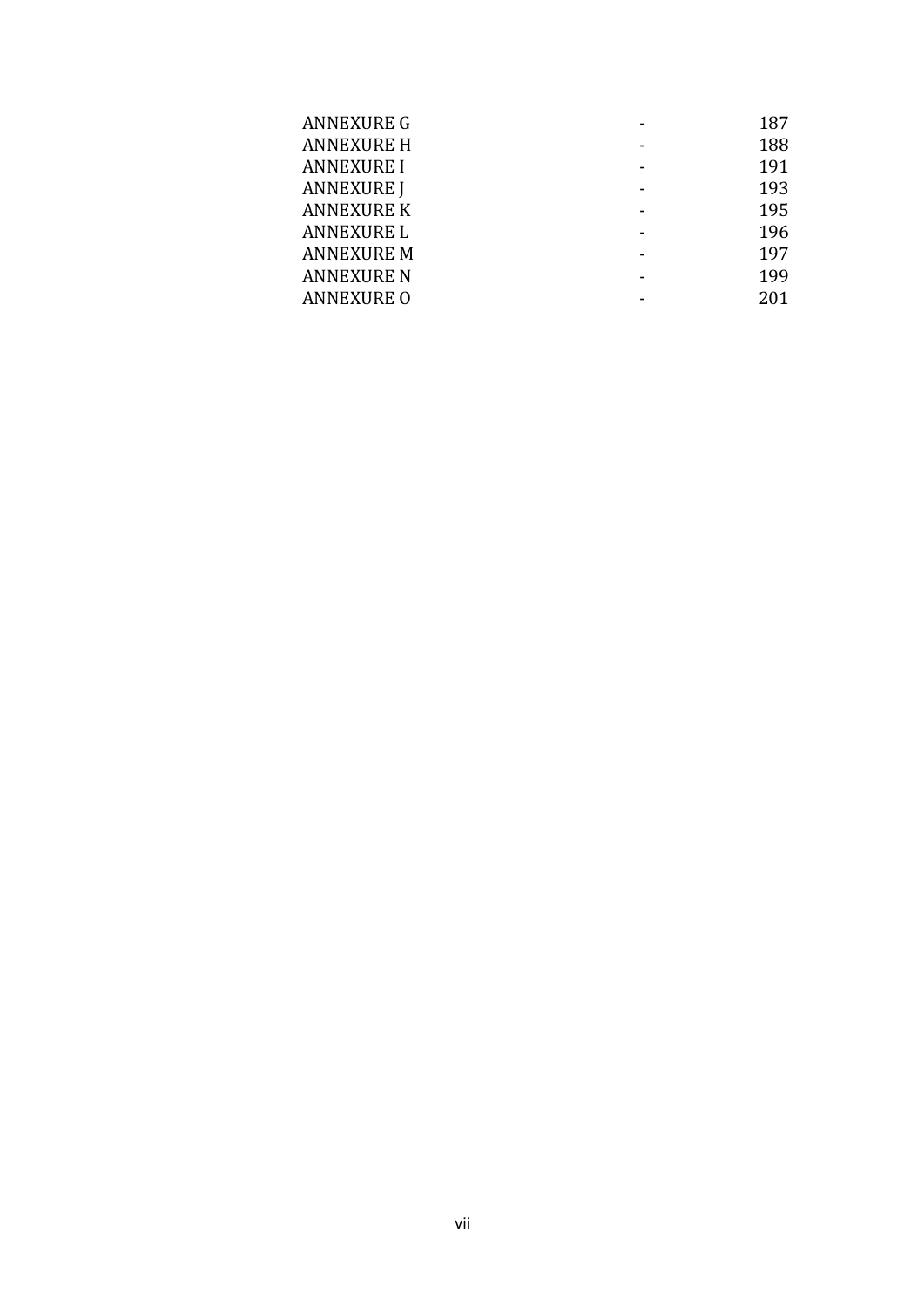### **OVERVIEW**

# **1. Non-reconciliation of funds released by pension cell for disbursement to pensioners of MCD/NDMC - Rs. 2338.71 crore.**

No reconciliation of funds released during 1998-99 to 2016-17 by Pension Cell to Punjab National Bank & UCO Bank for disbursement to pensioners was done.

(Para 2.8)

#### **2. Non-refund/diversion of fund from Escrow account - Rs.700.93 crore.**

An amount of Rs.700.93 crore from Escrow account was transferred to Nonplan account as temporary loan to clear the liabilities of salary, Pension & GPF etc. but this amount has not been refunded to Escrow account despite lapse of more than one to five years.

(Para 2.9)

#### **3. Outstanding arrears of property tax – Rs.192.24 Crore.**

The Assessment & Collection department of all zones –of North Delhi Municipal Corporation is yet to recover dues amounting to Rs. 192.24 crore towards property tax.

(Para 3.2)

#### **4. Non-deposit/non-recovery of Service Charges - Rs**.**82.18 lakh.**

Central Health Education Bureau, Ministry of Health & Family Welfare did not deposit Service charges amounting to Rs.82.18 lakh.

(Para 3.4)

#### **5. Outstanding dues of Licence Fee Rs.15.26 Crore.**

The Advertisement Department, North DMC is yet to recover dues amounting to Rs.15.26 crore.

(Para 4.2)

### **6. Payment of Ready Mix Concrete without pre-printed delivery tickets/challans - Rs.7.08 crore.**

Payment amounting to Rs.7.08 crore was released to the contractors for providing & laying RMC without receiving pre-printed delivery tickets/challans.

(Para 5.2)